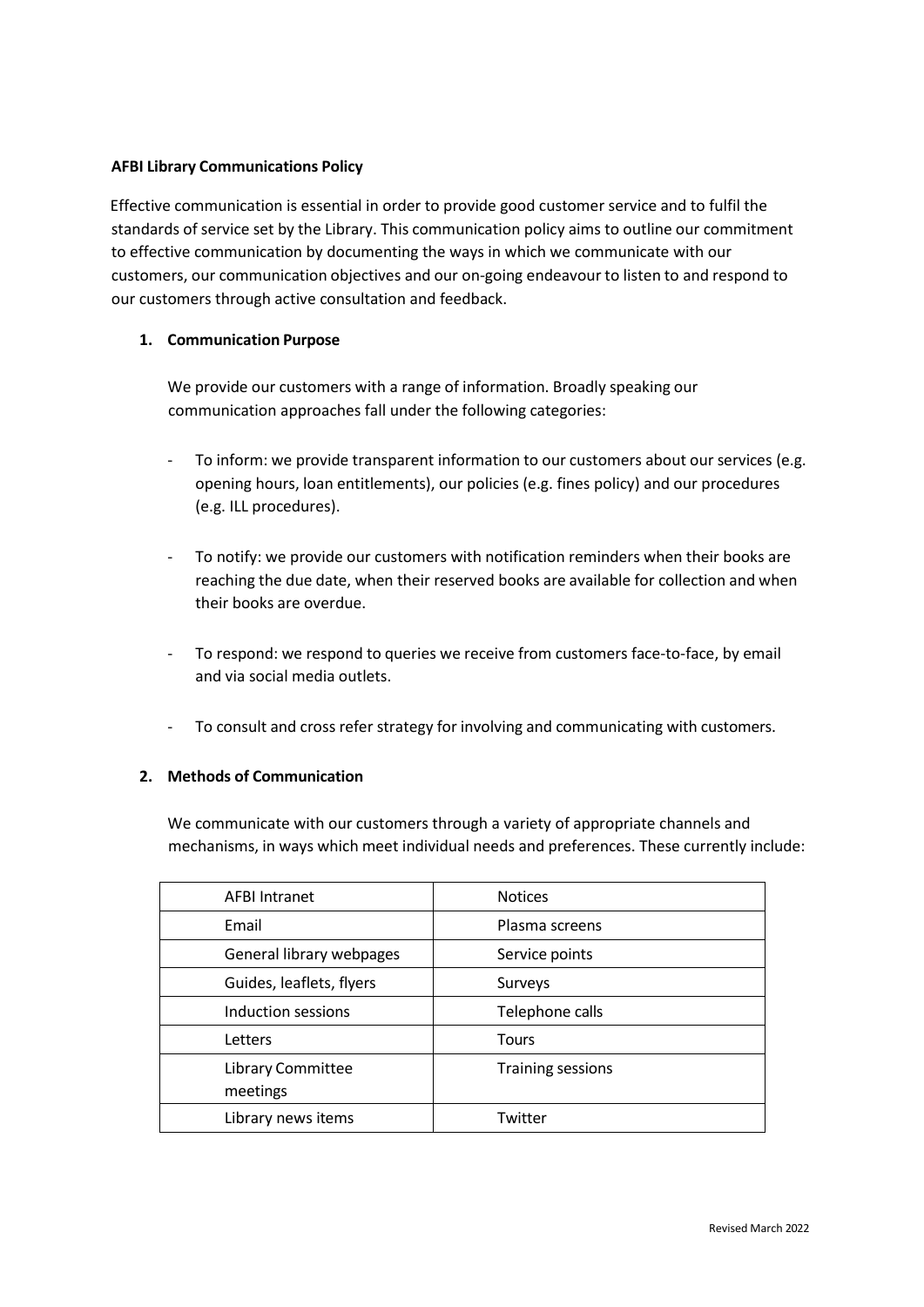These methods will be reviewed regularly and advances in communication technology will be adapted where appropriate.

## **3. Communication Principles**

To ensure effective communication with our customers, we aim to embody the following principles:

‐Our communication will be clear and concise in order to deliver our message succinctly.

‐We aim to use plain English so our communication is easily understandable.

‐We will deliver timely communication that is relevant to the user at their point of need and ensure that agreed standards of service are met.

‐We will reply promptly to all customer queries, ensuring that agreed standards of service are met.

‐We will adopt a flexible communication approach, delivering our messages in a variety of ways that meet customer needs and preferences.

‐We endeavour to standardise our communication where possible in order to ensure customer clarity by creating templates for letters and emails.

# **4. Internal Communication**

To deliver effective communication to our customers, we must ensure that our internal communication is effective. We will do this by:

‐setting an Out of Office email to alert colleagues to our absence from work.

‐recording an appropriate voicemail to allow colleagues to leave a message and also to redirect colleagues to an alternative colleague/department if we are unavailable.

‐encouraging staff to offer feedback on our communication methods and information provision.

# **5. Policy Evaluation**

Our Communication Policy will be kept up to date with an annual review.

We will also review strategic documents that may impact on our Communication Policy on an annual basis, for example our Twitter Strategy (Appendix 1).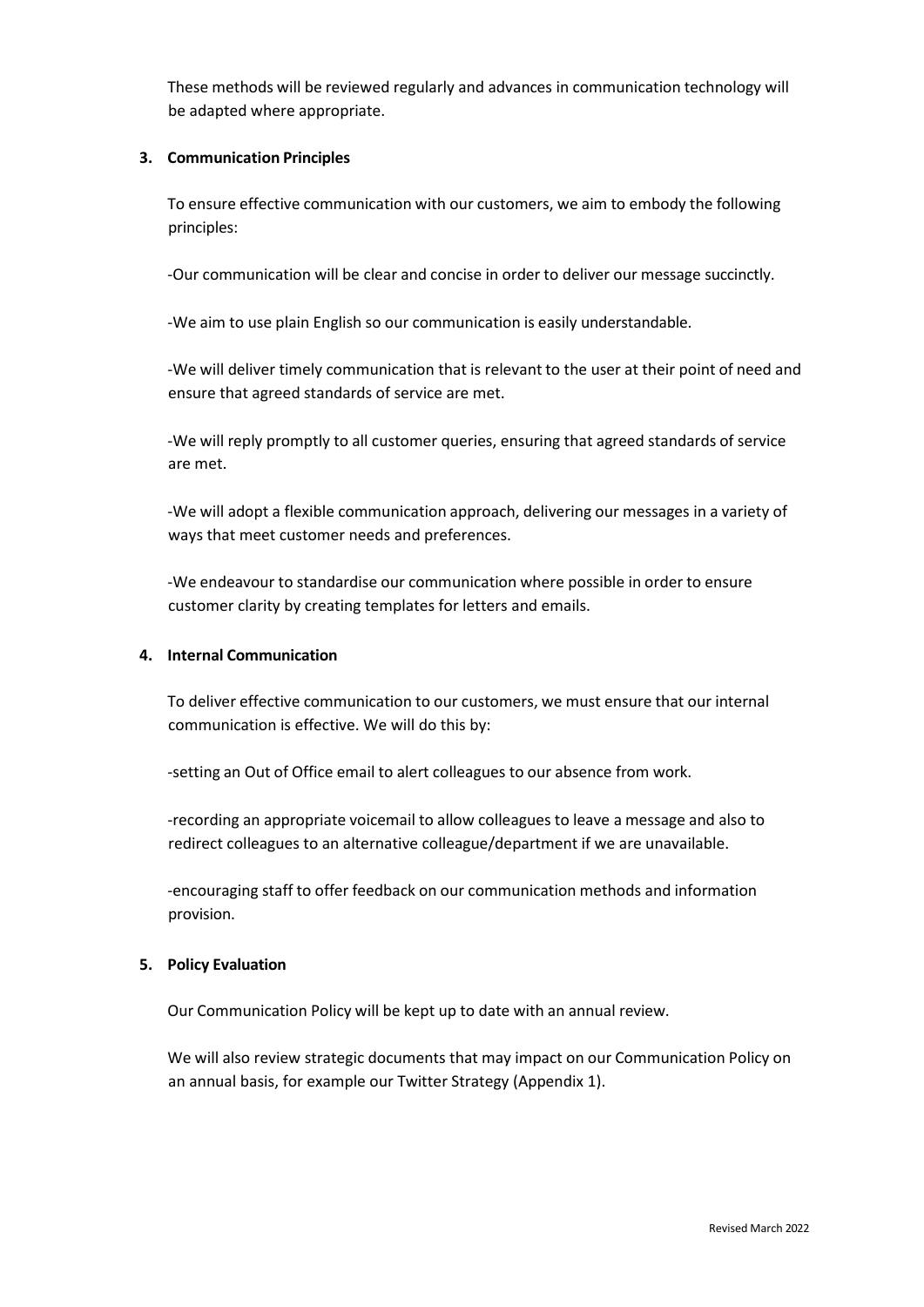#### **6. Evaluating our Communication**

In order to ensure the effectiveness of our communication, we will regularly evaluate our communication approach by:

‐seeking regular customer feedback (both formal and informal) on our communication and information provision.

‐listening to and responding to user suggestions regarding our communication and information provision.

‐making changes to our communication methods or principles where necessary.

‐reviewing and updating our Communication Policy accordingly.

‐regularly reviewing and updating all information content to ensure accuracy and currency.

‐gather and analyse statistics regarding the usage of our communication channels where possible. We will use these statistics to inform our policy and decision making regarding communication and information provision in the Library (table 1 summarises the channels and media we currently use to communicate with our users and, where possible, how we can gather evidence of use)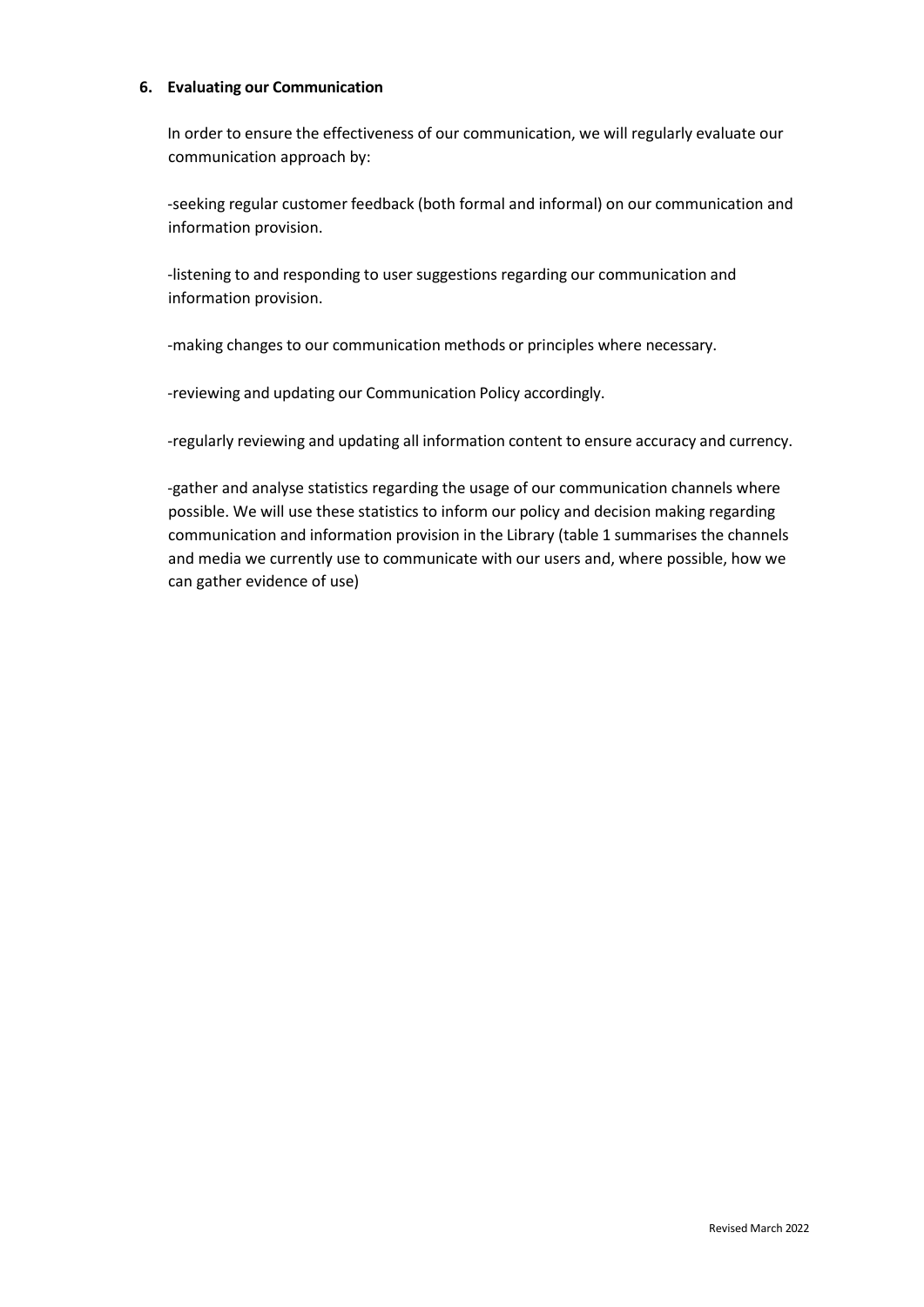**Table 1.**

| <b>Medium</b>                    | Channel         | One to one   | One to<br>many | One-or<br>two<br>way | <b>How</b><br>measured? | <b>Mainly used for</b>                                  |
|----------------------------------|-----------------|--------------|----------------|----------------------|-------------------------|---------------------------------------------------------|
| <b>AFBI Intranet</b>             | web             |              | $\checkmark$   | one                  | system                  | news about resources and<br>events                      |
| Email                            | electronic      | $\checkmark$ | ✓              | two                  | manually                | reliably reaching<br>individuals or groups              |
| General<br>Library<br>webpages   | web             |              | ✓              | two                  | system                  | Library services and<br>contact details                 |
| Guides,<br>leaflets,<br>flyers   | print           |              | ✓              | one                  | manually                | subject, database and<br>services information           |
| Induction<br>sessions            | In person       |              |                | two                  | manually                | providing orientation and<br>help and advice.           |
| Letters                          | print           | $\checkmark$ |                | two                  | manually                | personal communication                                  |
| Library<br>committee<br>meetings | in person       |              |                | two                  | n/a                     | presenting Library<br>updates and eliciting<br>feedback |
| Library news<br>items            | web             |              | $\checkmark$   | two                  | system                  | news about resources and<br>events                      |
| <b>Notices</b>                   | print           |              | $\checkmark$   | one                  | n/a                     | current information                                     |
| Plasma<br>screens                | electronic      |              | $\checkmark$   | one                  | n/a                     | news about resources and<br>events                      |
| Service<br>points                | in person       | $\checkmark$ |                | two                  | manually                | providing help and advice                               |
| Surveys                          | electronic      |              | $\checkmark$   | two                  | system                  | eliciting feedback                                      |
| Telephone<br>calls               | in person       | ✓            |                | two                  | manually                | providing help and advice                               |
| <b>Tours</b>                     | in person       | $\checkmark$ | $\checkmark$   | two                  | manually                | providing orientation                                   |
| <b>Training</b><br>sessions      | in person       | ✓            |                | two                  | manually                | giving instruction                                      |
| Twitter                          | Social<br>media | ✓            | $\checkmark$   | two                  | system                  | brief updates, urgent<br>messages                       |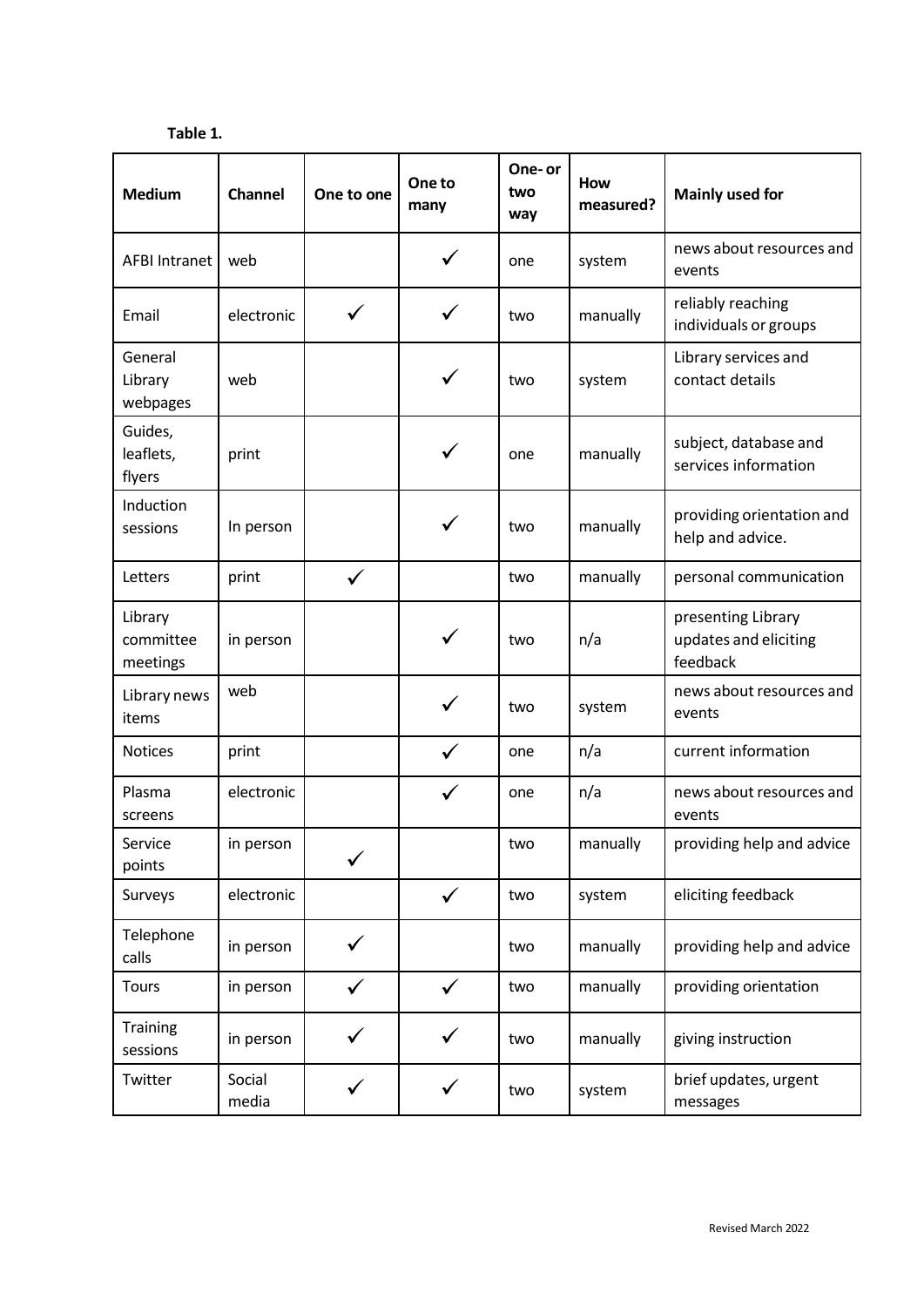# **Appendix 1.**

## **AFBI LIBRARY TWITTER STRATEGY**

#### **Introduction**

The purpose of this document to record how AFBI Library utilises Twitter to promote its services and resources to customers.

In February 2017, AFBI Library began to utilise Twitter as a social media platform via the following account: https://twitter.com/AFBILibrary. The main reason for adopting social media (via Twitter) as a communication tool was to:

- Inform customers about news and developments
- Promote services and resources
- Assist customers in using the Library
- Gather feedback about library services
- Engage with customers, particularly within the AFBI community.

Social media is particularly effective for these purposes because AFBI itself has a strong Twitter presence (@AFBI\_NI) and many AFBI staff already have Twitter accounts. In addition, by developing a Twitter presence, AFBI Library staff are empowered to develop social media skills, follow emerging trends in library and information management and to enhance creative skills via online graphics packages such as Canva.

#### **Metrics**

The main metrics that twitter collates include total followers (the number of people that follow the Library's account), tweet impressions, profile visits and mentions. These metrics are the key way for AFBI Library to measure the effectiveness of tweets and their content.

## **Communication Style**

In accordance with Queens' University best practice and to align its social media approach with other QUB Libraries, the group has adopted a persona to ensure that they communicate in a consistent manner, thus building up trust with customers and establishing a solid personality for the library.

In order to do this, the group have created a persona passport (appendix 1) that guides all activity and provides a consistent approach to social media communication. Following a discussion, the persona reflects the attributes with which the AFBI Library wishes to communicate our objectives and personifies the desired communication style for the group to draw on.

The persona chosen (Alice Roberts) acts as a reference point that all members of staff can readily connect with. When creating content or managing conversations the question that the social media group will always ask themselves will be what would our persona do/ say?

The communication style adopted by staff when they post messages varies according to the service and the subject.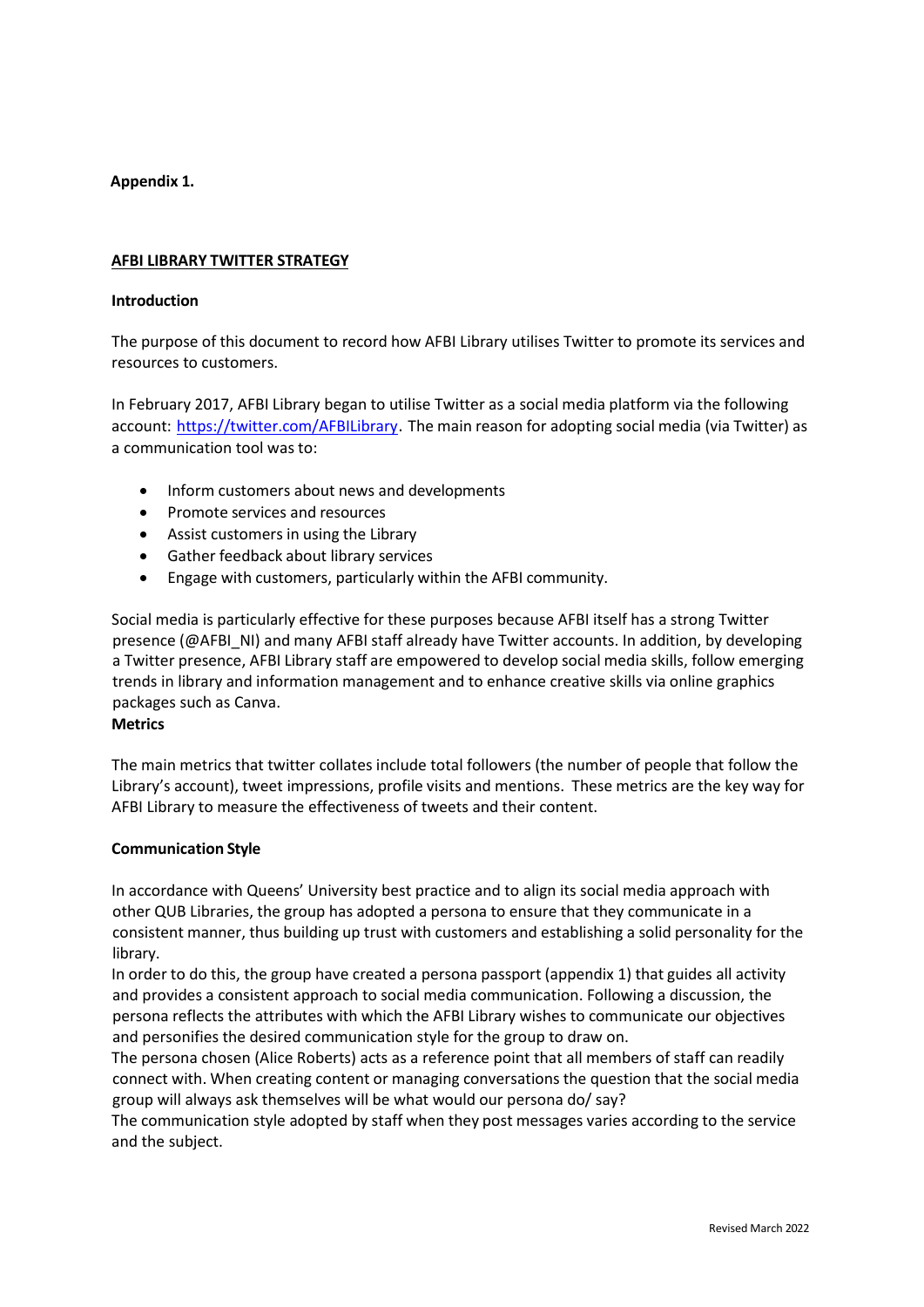# **Content Topics**

The group has undertaken a collaborative mind-mapping exercise to inspire and support content creation. The resulting mind maps identify topics that match our persona and can help us achieve our objectives. When creating content the group consult the mind maps for suitable topics. Please refer to appendix 2 for the mind maps. Group development of the mind maps is ongoing so that more topics may be added and there is group consensus on suitable content.

## **Integration**

A number of steps have been taken to integrate social media with the Library's other forms of communication:

- Use of mind maps to integrate content with our services
- Tweets from AFBI Library's Twitter account link directly to AFBI Library's LibAnswers pages
- Induction documentation for new library users includes details about the AFBI Library's Twitter account.
- Tweets from the AFBI Library account can direct users quickly and seamlessly to surveys via questback
- Social media buttons in the AFBI Library EDS enable patrons to share information about the Library's books, journals and other content.

#### **Management**

All members of the AFBI Library team post on Twitter. The responsibility for managing the twitter account is shared between the Newforge and Stormont Libraries on a weekly, rotating basis.

- In order to post at peak times, automated tweets, using TweetDeck [\(https://tweetdeck.twitter.com/\)](https://tweetdeck.twitter.com/) are deployed on a regular basis.
- Members of the group manage the service during weekdays from 9.00am until 5.00pm.
- Any queries about posting or responding to comments are discussed informally via the group.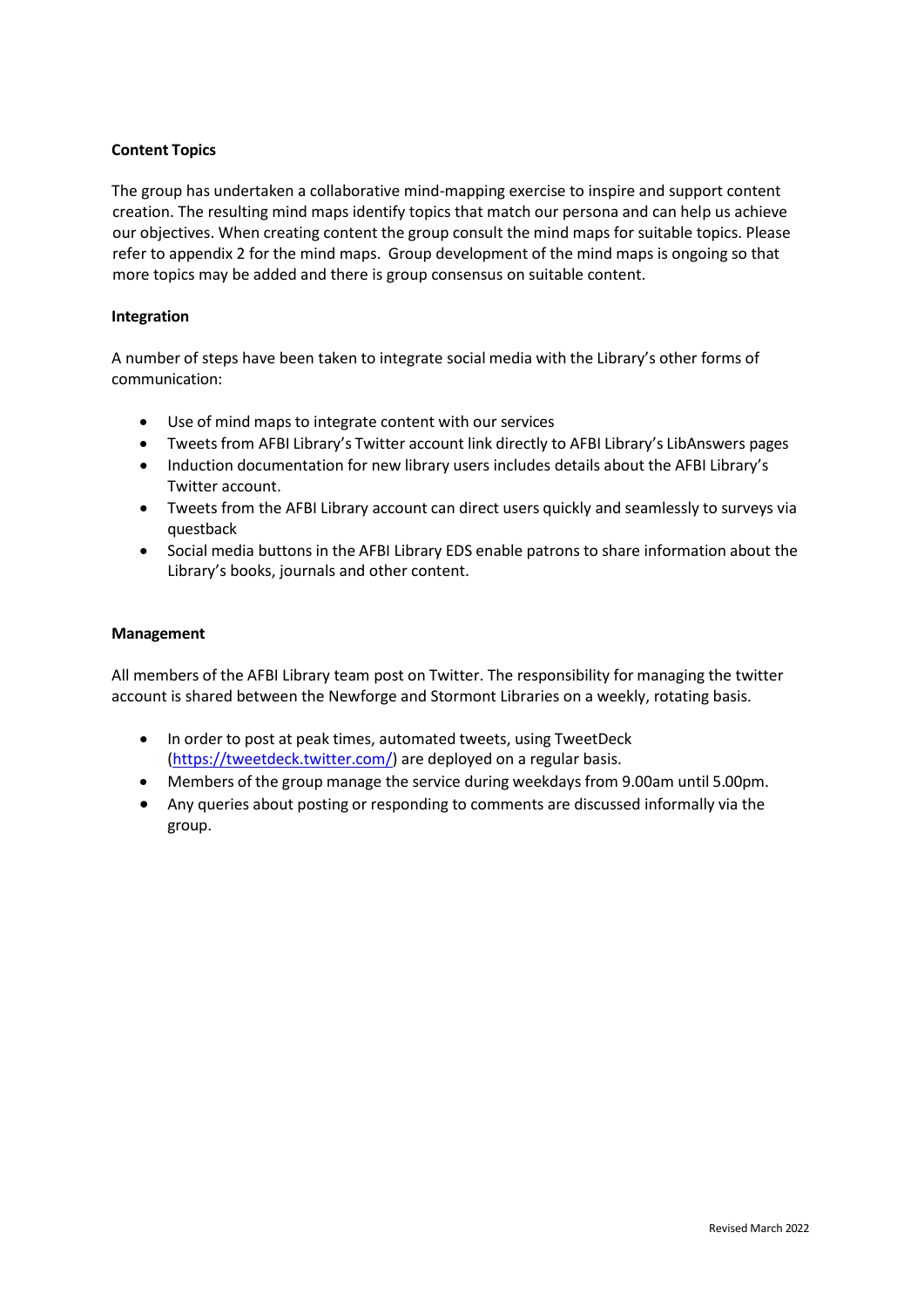# **Persona Passport**

Client: Cueen's University Belfast (Job: Social Persona Date: 25-02-15 Writer: SBC

No one likes talking to someone they don't trust.

If the person speaking to you is continually changing their persona, you are going to avoid joining the conversation due to a lack of rapport and the fear of where the conversation may go.

The same is true with social media.

So, as multiple users could potentially be managing your platforms, it is important to establish a solid personality. The best way to do this is to create a persona document that guides all activity. This will be modelled on our objectives and a well-known celebrity. The persona will never be spoken of, but simply acts as a reference point that all users can readily connect with. When creating content or managing conversations the question that the Social Media Managers will always ask themselves will be:

# *"What would (Alice Roberts) do/say."*

In order to locate the right tone of voice, it is important to first consider your brand.

- What does it stand for?
- *Knowledge, information, support, approachability, advice, education, professionalism*.
	- What does it offer? *Reliable, trustworthy information. Excellent customer service. Responsiveness. Enthusiastic. Intuitive. Engaged*.
	- What do you want to achieve? *Excellent customer service. Enable AFBI to achieve their outcomes. Ensuring visibility of the library. Demonstrating value to all areas of AFBI in a digital age. Connecting users to high quality, evidence based information.*
	- Who do you want to interact with? *Primarily AFBI users. Wider academic and scientific community. AFBI's stakeholders. Other libraries. Academic publishing. Research/impact organisations.*

## **Social Media Passport**

| Gender:           | Female                                  |
|-------------------|-----------------------------------------|
| Age:              | 43                                      |
| <b>Education:</b> | PhD in palaeopathology<br><b>MB BCh</b> |

**Career:** After graduating in 1997, Roberts worked in clinical medicine as a junior medical practitioner with the National [Health Service in](https://en.wikipedia.org/wiki/National_Health_Service) South [Wales f](https://en.wikipedia.org/wiki/South_Wales)or 18 months. In 1998 she left clinical medicine and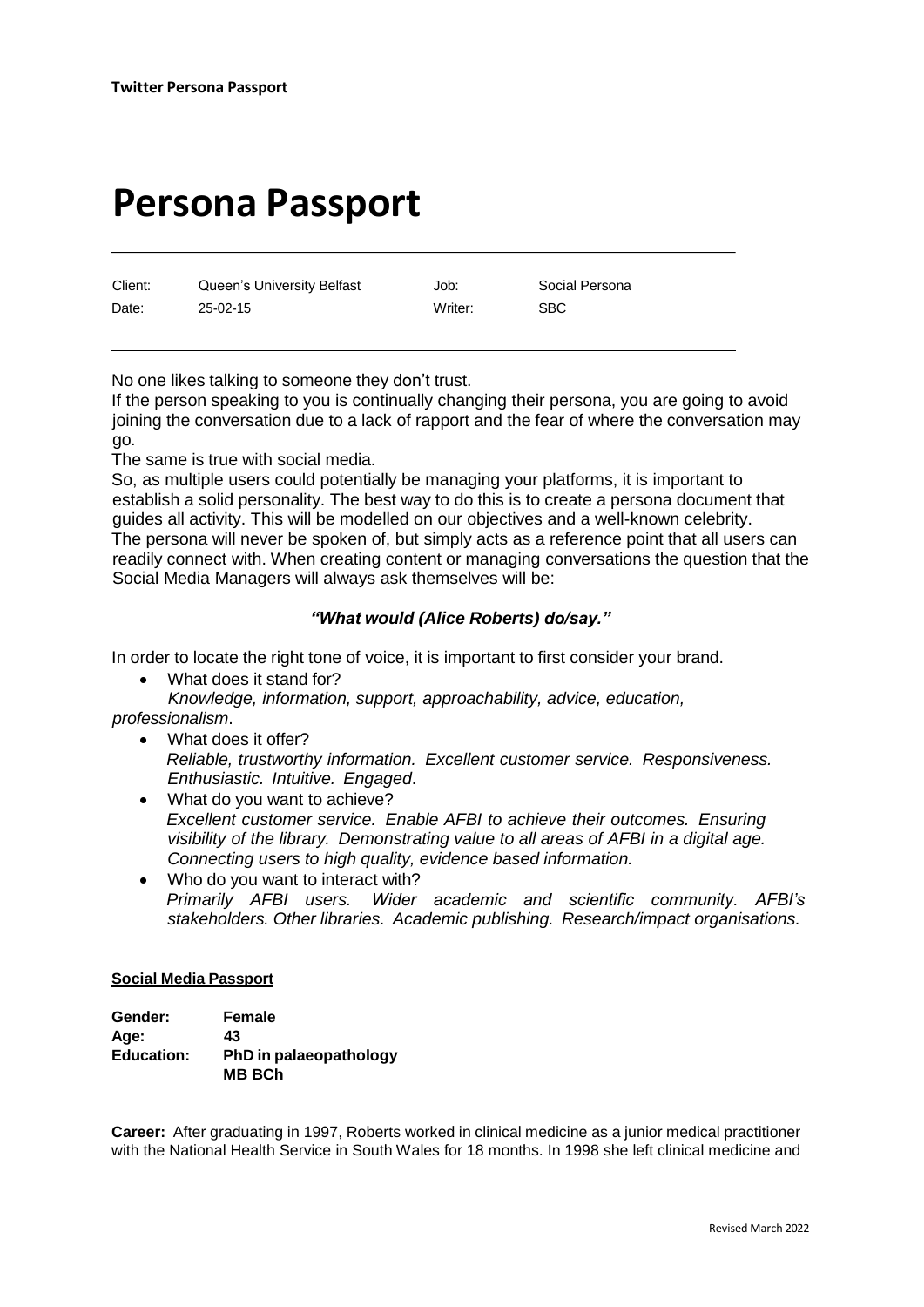worked as an anatomy demonstrator in the Anatomy Department at the [University](https://en.wikipedia.org/wiki/University_of_Bristol) of Bristol, becoming a lecturer there in 1999.

She spent seven years working part-time on her PhD in [paleopathology, t](https://en.wikipedia.org/wiki/Paleopathology)he study of disease in ancient human remains, receiving the degree in 2008. She worked as Senior Teaching Fellow at the University of Bristol Centre for Comparative and Clinical Anatomy, where her main roles were teaching clinical [anatomy, embryology, a](https://en.wikipedia.org/wiki/Anatomy)nd [physical anthropology, a](https://en.wikipedia.org/wiki/Physical_anthropology)s well as researching [osteoarchaeology](https://en.wikipedia.org/wiki/Bioarchaeology) and paleopathology. She stated in 2009 that she was working towards becoming a professor of anatomy.

In 2009 she co-presented modules for the "Beating Bipolar" programme, the first internet-based education treatment for patients with bipolar [depression,](https://en.wikipedia.org/wiki/Bipolar_depression) trialled by Cardiff [University](https://en.wikipedia.org/wiki/Cardiff_University) researchers.

From August 2009 until January 2012, she was a Visiting Fellow in both the Department of Archaeology and Anthropology and the Department of Anatomy of the [University](https://en.wikipedia.org/wiki/University_of_Bristol) of Bristol.

In February 2012, Roberts took up a new post as the University of [Birmingham's](https://en.wikipedia.org/wiki/University_of_Birmingham) first Professor of Public Engagement in Science.

She is currently the Director of Anatomy for Bristol's Severn Deanery Postgraduate School of Surgery, and is also an Honorary Fellow of [Hull York Medical School](https://en.wikipedia.org/wiki/Hull_York_Medical_School)

Presenter on various science documentary programmes,

**Home Life:** Roberts lives near Bristol with her husband, daughter, and son.

**Personality:** Friendly, engaging, enthusiastic, self-confident, knowledgeable, professional.

**Likes:** Roberts enjoys watercolour painting, surfing, cycling, gardening and pub quizzes. Roberts is an organiser of the Cheltenham Science Festival and school outreach programmes within the University of Bristol's Medical Sciences Division. Roberts took her baby daughter with her when touring for the six months filming of Digging for Britain.

**Tone Of Voice:** Makes complicated things easy to understand and boring things interesting. Avoids jargon. Reassuring. Dependable. Trustworthy.

**Awareness:** Audience interests, relevant information, actively seeking interesting content. Wide ranging awareness of activities and research. Immediacy.